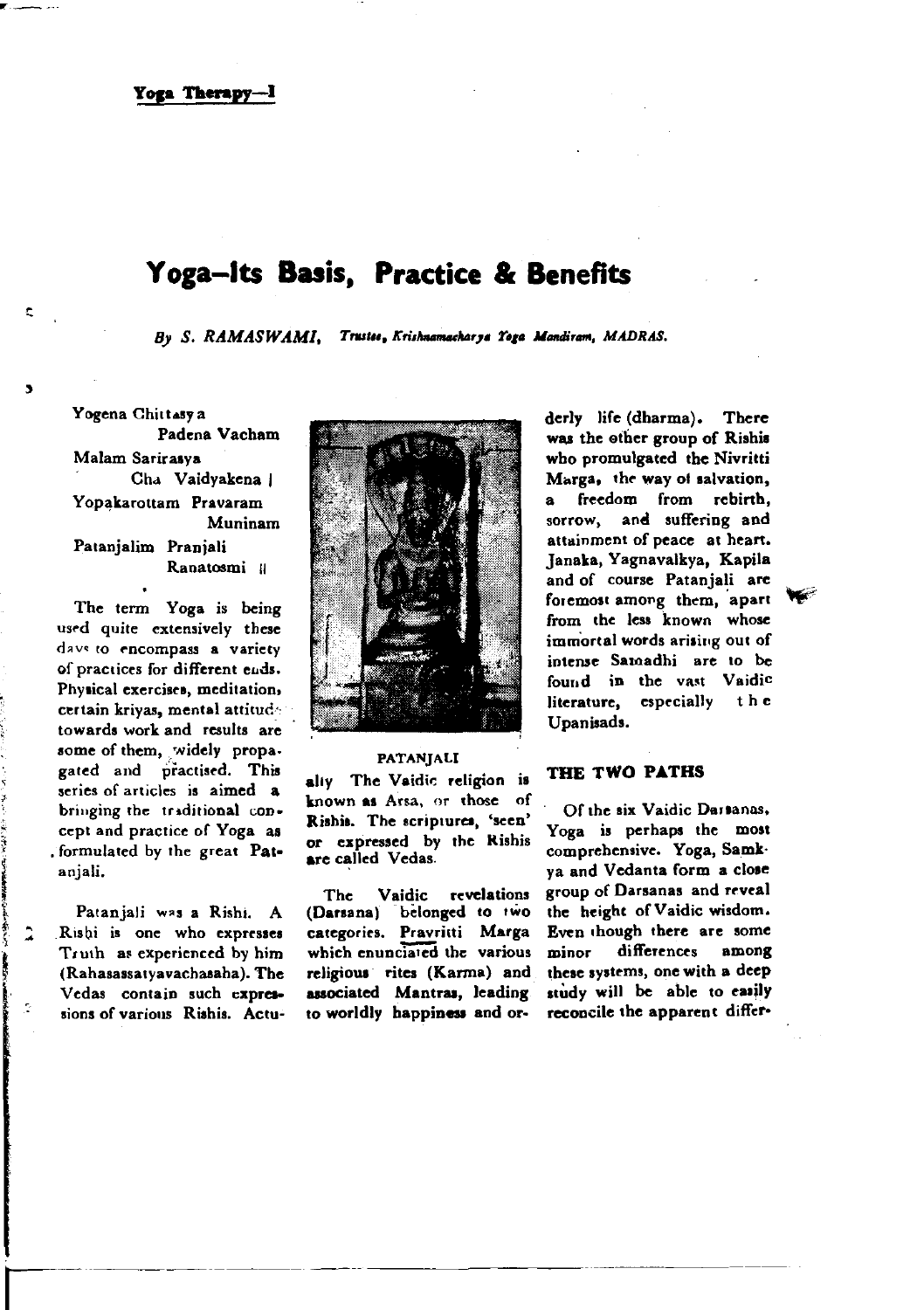ences. There is no mistaking the general direction of these enquiries or the similarity of experiences, all arising out of immense absorption in Truth (Samadhi).

Human happiness is at its highest when the people have good health, express themselves well and have clear minds. Bhartruhari, the great philospher and grammarian emphasises the need for the purity of three human activities (Trikaranasuddhi) and refers to three great Sastras, viz. Medicine (Vaidva or Chikitsa) Grammer (Pada or Vyakarana), and Yoga as the respective means for the purification of the three karanas. viz. of Body (kava). Speech (vak) and Mind (Manas)

### **SUTRA LANGUAGE**

And Maharishi Pataniali is believed to have written the treatise on these three subiects. Legend has it that when an ancient people suffering from the defilements of their activities, prayed Ishwara for guidance, Patanjali in the form of a serpent fell into their praying arms (Patam  $+$ Anjali) and wrote these Sastras, as is evident in the Dhvanasloka appearing in the beginning of this article. The Yogasastra itself is written in cryptic aphorisms (Sutra) in four Chapters. Being used by a grammarian, the Sutra language of Patan-

jali is of a very high order and the choice of words is admirable. The system is comprehensive, showing the place, practice and the benefits of many sub-systems of Yoga, such as Gnana, Bhakti, Karma, Kriya, Laya, Hatha, Mantra, Japa, Raja etc. The 195 Sutras have been commented upon (Bhashva) in detail by Rishi Vyasa and further elucidations (Vivarana) have been made by Vachas nati Misra. Another vivarana in the name of Sankaracharya also is available.

# ON THE WORD 'YOGA'

The most common interpretation of the word yoga is integration, derived from the root Yuj (Yujir Yoge). Such an integration would require two separate things or principles (Tattwa) and a movement between each other, necessitating activity in atleast either of the two principles. Yoga is therefore, both the means and the actual merger of separate Tattwas On this hasis, many yoga systems have come into vogue-some Vaidic and some others non-The conjoining of Vaidic. Iivatma and Paramatma is Yoga, as per Srimad Bhagawata. There are other schools which proclaim that the conicining of Prana with Apana, Sakthi in Muladhara and Siva in Sahasrara or mind and self as the goal of Yoga and enunciate the means for such

an. integration. However, suffice it to say that all system basically recognize



 $\ddot{ }$ 

that activity is necessary tor Yoga and all the constituent principles have a certain

## Ahout the Anthor:

Mr. S.Ramaswami, has been a student of Prot Krishnamacharya for over two decades in theory and practice of Yoga. Apart from Yogasanas and Pranayama, has studied Yoga texts such as Pataniala Yopasutras. Hathavogapradipika, Upanisads as Chandogya. Taithiriya, Svetasvatara, Isavasya, the Gita etc., Adhyayana (chanting) of the whole of Taithiriya Aranyaka of Yajur Veda and Upanisads, Mantraprasanam etc., all from the Acharia. Has also had yoga lessons from Sri T.K.V. Desikachar. Has been teaching voga practice and also the texts for last 4 years. Trustee, Krishnamacharya Yoga Mandiram.

Is a Partner of family business Secretary, of Stock Broking. Rotary Club of Madras Midtown. Holds a master's degree in industrialEngineering and Management from Oklahoma State University. Member, Alpha Pi Mu, Industrial Engineering Honour Society. Has done over 25 consultancy assign ments for Government and Industries and has teaching experience in Indian Universities

This is the first of a series of articles he is writing on the sub- $|$  ject for the IR.

 $\overline{a}$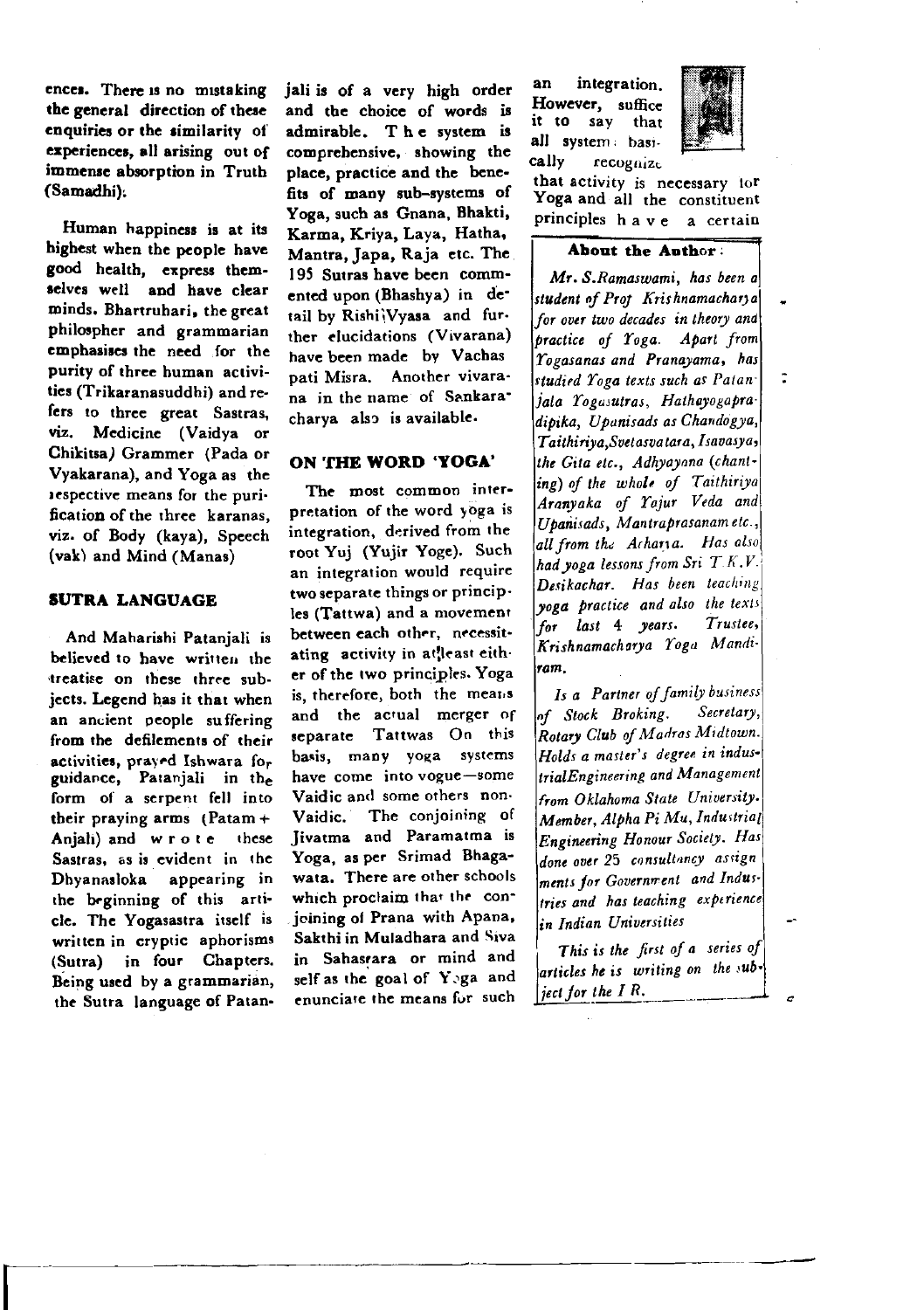power (Sakthi) and there is no Tattwa without its distinguishing characteristics (gunas).

## THE THREE PRINCIPLES

Pataniali, in the treatise on Yoga, recognizes three distinct principles (Tattwa). They are (i) Purusha, (ii) Prakriti (iii) Iswara. It is necessary to dilate on these three a little more.

Purusha literally means the 'indwelling principle'. It is also known as the observer (Drasta), the experiencer (Bhokta), the owner (Swami or Atma), the living entity (Jiva), intelligence energy (Chithi Sakthi) etc. According to Patanjali, the self or Atman is total intelligence (Drisimatra) pure (Suddha) and nonchanging; however, is constrained to oversee the presentation of the mind (Chitta Vrithi). In normal existence, therefore, even though Purusha is different from the engulfing mind, it is not entirely free of it.

Prakriti or created principle is the second. Drishyam, Bhogyam, are the other words used to express this principle. It includes everything the observer (Drashta) experiences. It is the phenomenal world, made up of its five basic gross aspects (Panchabhuta) of Space (Akasa), and matter

in the form of energy (Agni), air (Vayu) fluid (ap) and solid (Prithvi). It includes the five instruments of percep\* tion (Gnanendrivas) and the five instruments of action (Karmendriyas) and rha mind (Chitta) which is everchanging with three qualities which are clarity (Prakasa). activity (kriva) and inertia (Sthithi) It could be observed that even the mind, which could mistaken for be. one's self is actually part of the observed as all the mental modification (Chittavrithi) including) the  $\mathbf{f}$  exist - feeling<sup>\$</sup> (Asniita) are overseen by the indwelling Purusha. Prakriti can be of no use except to the Atman and the individual soul (Iiva) makes use of this principle either for experiences (Bhoga) or renunciation (Apavarga). The dichotomy (Viveka) of Atmic power (chitisakthi) and mental power (chittasakthi) is the greatest revelation of the Upanisadic philosophies, and is of immense practical use to the spiritual aspirant.

#### **WARA**

Unlike Sankya, especially the Niriswara Samkya philosophers, Yoga recognizes the principle "Iswara" or the Universal Lord. The Isawasva Upanisad describes Iswara. even though to get a hang of the term is beyond the comprehension of many minds. According to Patanjali, Iswara is one special Purusha (Purusha

visesha), unaffected by afflictions (klesa), deed (karma), result of action (vipaka) or the desire for action (Asaya). In him are contained all potential knowledge or omniscience (Sarvagna Bijam). He is the first teacher (Purveshamguru) but unlimited by time. He is known by the repetition (Iapa) of His sacred word Pranava, the japa being done by contemplating on the meaning of the mystic syllable. Such contemplation removes a II interferences (antarava) in the path of Yoga.

#### **FIVE MENTAL LEVELS**

Vvasa. the commentator on the Sutras, classifies mental levels of humanity into five. At one extreme is the Kshipta or demented condition, which group lacks concentration. There are then those who are in the covered or totally infatuated stage (Muda). Such people do not admit even the separate existence of the distinct indwelling intelligence principle (Purusha) or the all - pervading unlimited cosmic principle. Iswara. They live by the dictates of the senses and the undifferentiating mind and are afflicted. The third, the restless stage (vikshipta) is on<sup>e</sup> in which the individual lean<sup>5</sup> towards realizing his true nature, but is constantly distracted by the senses and a mind afflicted by acquired habits (Samskara) arising out of